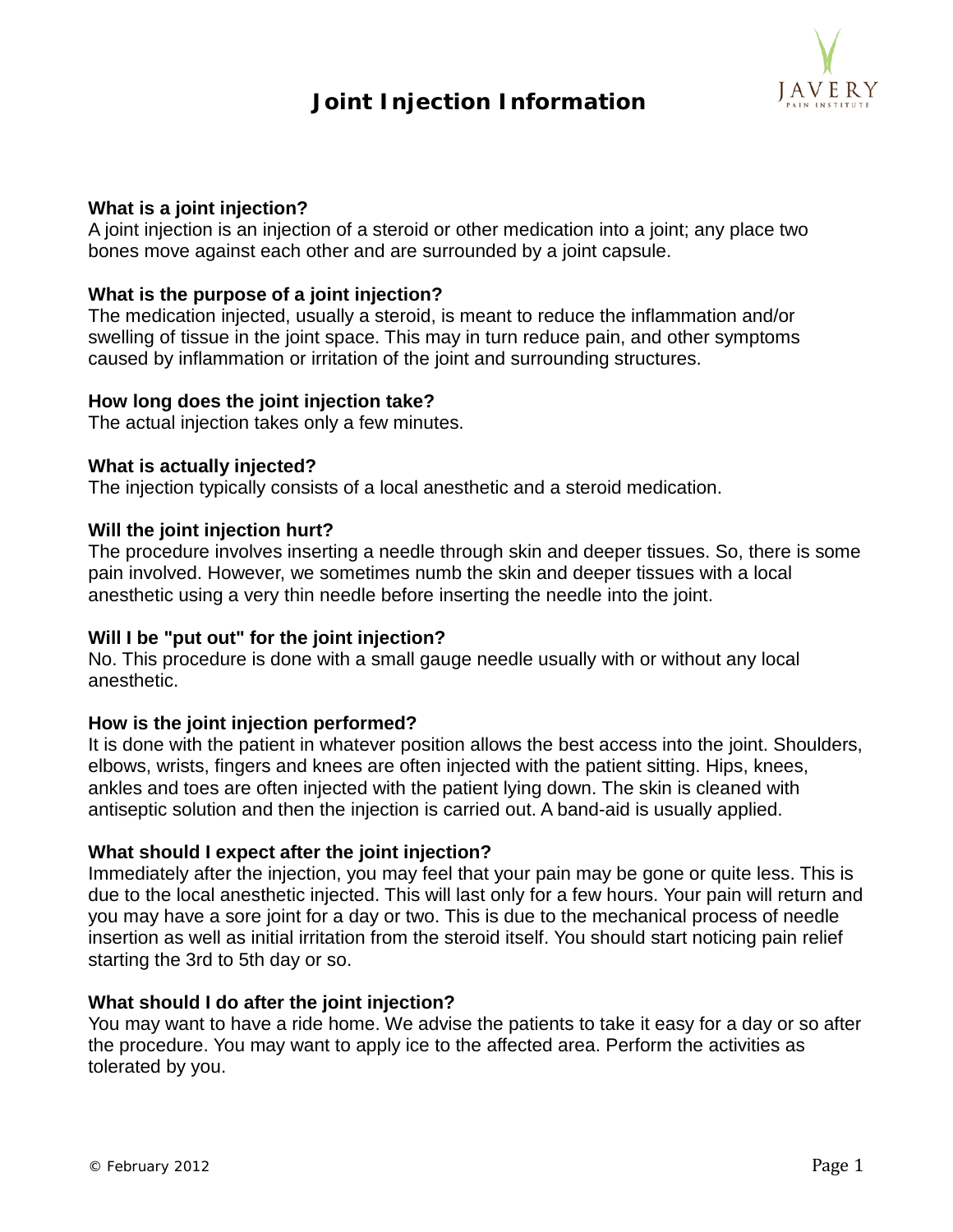

# **Joint Injection Information**

# **Can I go to work to work the next day?**

Unless there are complications, you should be able to return to work the next day. The most common thing you may feel is sore joint.

# **How long does the effect of the medication last?**

The immediate effect is usually from the local anesthetic injected. This wears off in a few hours. The cortisone starts working in about 3 to 5 days and its effect can last for several days to a few months.

# **How many joint injections do I need to have?**

If the first injection does not relieve your symptoms in two to three weeks, you may be recommended to have one more injection. If you respond to the injections and still have residual pain, you may be recommended for further injections on an as needed basis, depending on the underlying condition of the joint.

# **Can I have more than three joint injections?**

In a six to twelve month period, we generally prefer not to perform more than three injections to a particular joint. This is because the medication injected is meant to last for several weeks to several months. If three injections have not helped you much, it is very unlikely that you will get any further benefit from an increasing number of injections. Also, giving more injections will increase the likelihood of side effects from the steroids. If the injections are not working, stronger consider may need to be given to orthopedic surgery.

### **Will the joint injections help me?**

It is sometimes difficult to predict if the injection will indeed help you or not. The patients who have recent onset of pain or milder pain may respond much better than the ones with a longstanding pain or severe pain.

### **What are the risks and side effects of joint injections?**

Generally speaking, this procedure is safe. However, with any procedure there are risks, side effects and possibility of complications. The most common side effect is pain - which is temporary. The other risks involve, infection, bleeding, worsening of symptoms etc. The other risks are related to the side effects of steroids: These include weight gain, increase in blood sugar (mainly in diabetics), water retention, suppression of body's own natural production of cortisone etc. Fortunately, the serious side effects and complications are uncommon, but do include worsening of joint or bone condition, reactions to the medicines, or other unforeseen serious complications.

### **Who should not have a joint injection?**

If you are allergic to any of the medications to be injected, if you are on a blood thinning medication, if you have an active infection going on, or if you have poorly controlled diabetes or heart disease, you should not have a joint injection or at least consider postponing it if postponing would improve your overall medical condition.